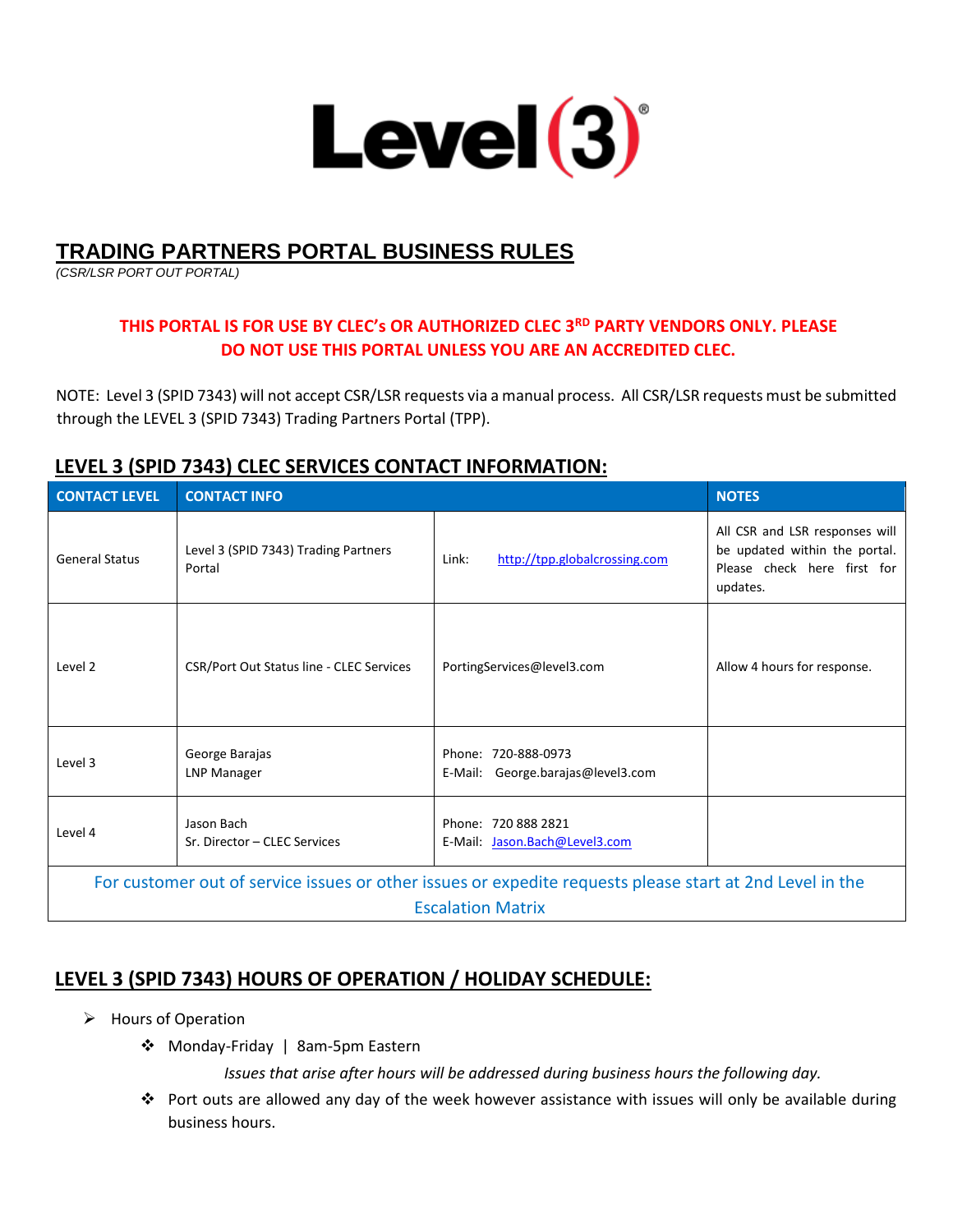- .
- *Issues that arise after hours will be addressed during business hours the following day.*
- $\triangleright$  Holidays (Level 3 offices will not be open on the below days)
	- ❖ New Year's Day
	- President's Day
	- Memorial Day
	- Fourth of July
	- Labor Day
	- **❖** Thanksgiving Day
	- Day after Thanksgiving
	- ❖ Christmas

# **CUSTOMER SERVICE RECORD (CSR) PROCESS:**

- **General Rules:** 
	- Standard Interval for LEVEL 3 (SPID 7343) to provide you with a CSR response is 4 business hours. If submitted after 1pm ET, the clock will start the following business day.
	- If TN rides a reseller account, LEVEL 3 (SPID 7343) will not provide the end-user information. The CSR will provide the reseller information only. If the LOA/information you received from the end-user is different than our CSR information, you will want to verify with the end-user that they are will a reseller.  $\mathbf{\hat{v}}$ Requesting company must have LOA on file to obtain a CSR or the request will be rejected.
		- If LEVEL 3 (SPID 7343) requests a copy of the LOA, it must be provided within 24hrs of the request.
	- CSR's will contain information for the TN(s) that are on the request only. We also do not provide additional "line" information.

### **CSR Required information:**

- Customer Name
- ❖ Address
- $\div$  LOA (Y/N)
- Type of Service
- ❖ TN

### **2 Ways to submit CSR Request**

- ❖ Standard CSR Submission
	- **E** Click on New CSR Tab
	- **Input information in the fields**
	- Click Submit button
- ❖ Project CSR Submission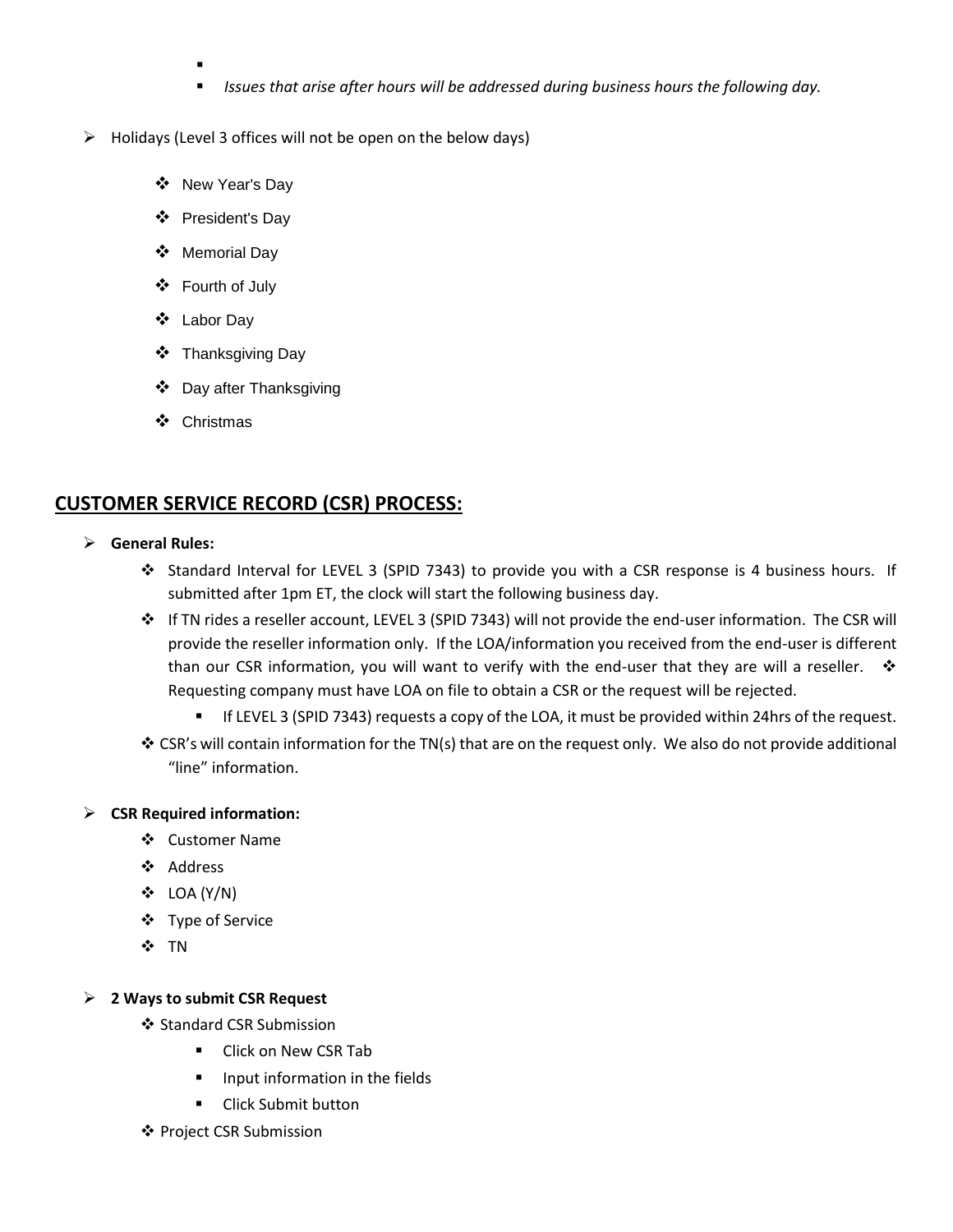- .
- **Click on Project CSR Tab**
- Select Excel Format Type (2003 or 2007)
- **IDUM** Input information in the fields on the form Save spreadsheet
- Upload it to the GUI via the Browse Button
- **EXECLICE PROCESS Uploaded File button**

### **Checking CSR Status**

Click on Status Tab

- Search Fields input or select the field that you would like to search by:
	- Date Submitted
	- Analyst / User ID
	- Customer Name
	- Status
	- Telephone #
- Once your search results are found, you can view the status right on the screen, hit the customer name (hyperlink) or click the export results button (will export data into spreadsheet form).

### ❖ Status Results

NEW = CSR has been submitted, pending response from LEVEL 3 (SPID

7343)

- **REJECT** =  $CSR$  is not clean rejection reason will be provided
- COMPLETE = CSR response has been provided **LOCAL SERVICE**

# **RECORD (LSR) PROCESS:**

### **General Rules:**

❖ Intervals

- Level 3 (SPID 7343) will provide FOC/Rejection within four (4) hours of receipt of LSR.
- **If submitted after 1pm ET, the clock will start the following business day.**
- All due dates must be no less than 4 business days from submission of LSR.
	- At this time, LEVEL 3 (SPID 7343) does not accept Simple port requests.
- FOC's have a (5) business day grace period. (Day 1 is original FOC date). If TN(s) are not ported by the 5th business day, the FOC will be revoked and the LSR will be cancelled. If porting still needs to occur, a new LSR will need to be submitted.
- **Ports are accepted for any day of the week (Mon-Fri)**
- Expedites --- LEVEL 3 (SPID 7343) will accept expedite requests
	- **Process: send an email to CLEC@globalcrossing.com, provide PON, TN's, requested due date and** reason for the request. Response to the Expedite request will be provided in 2-3 hours.
- LOA on File gaining vendor must have LOA on file to obtain a LSR or the request will be rejected.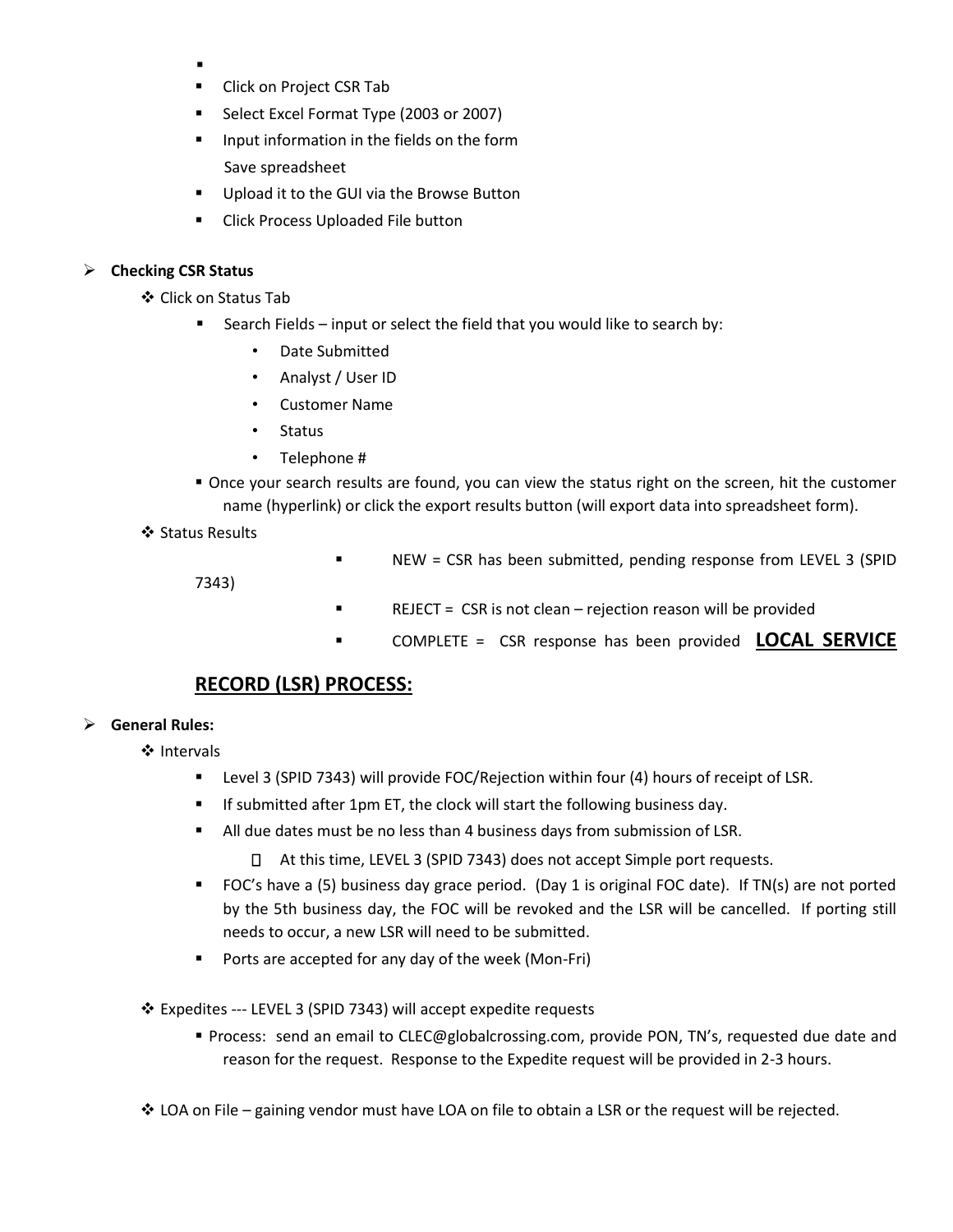- .
- If LEVEL 3 (SPID 7343) requests a copy of the LOA, it must be provided within 24hrs of the request or LEVEL 3 (SPID 7343) will start proceedings to pull the TN back to LEVEL 3 (SPID 7343) network (if after port).
- Disco Requests / Ancillary Services
	- Port away from LEVEL 3 (SPID 7343) will only include Telephone numbers riding on Level 3 (SPID 7343) network. Loops and/or ancillary services cannot be ported or identified on FOC. LEVEL 3 (SPID 7343) will not disconnect lines or services that are in the remarks section of the LSR. The end-user will need to notify their Reseller / Sales Team of what lines they want to disconnect. LEVEL 3 (SPID 7343) will disconnect the lines based on the standard disconnect order process (not via LSR).
- Resold lines will have to be submitted to the NPA/NXX owner and not to Level 3 (SPID 7343).
- Concurrence Requests
	- Level 3 (SPID 7343) does not give concurrence to port requests. It is the responsibility of the gaining provider to place subscriptions into NPAC within the 18 hour concurrence cycle prior to the FOC/Port date. If you have a concurrence request, we do not accept them unless special circumstances exist and LEVEL 3 (SPID 7343) did not provide FOC in a timely manner.
- ❖ Porting After Hours
	- Hours of Operation are 8am-5pm Eastern Time Monday Friday.
	- LEVEL 3 (SPID 7343) does not support after hours port outs.
		- If you have issues after hours and need to return TN's back to LEVEL 3 (SPID 7343), build out a subscription to push the TN's back to LEVEL 3 (SPID 7343) and send an email to the [PortingServices@level3.com](mailto:PortingServices@level3.com) mailbox. LEVEL 3 (SPID 7343) CLEC Services will work the request 1st thing in the morning.

## **LSR Required information:**

- ❖ PON ❖ SPID
- $\div$  LOA (Y/N)
- Authorized By
- Authorized Date
- ❖ Remarks
- Customer Name
- Address
- Desired Due Date
- ❖ TN

## **2 Ways to submit SSR Request**

- Standard CSR Submission
	- **E** Click on New LSR Tab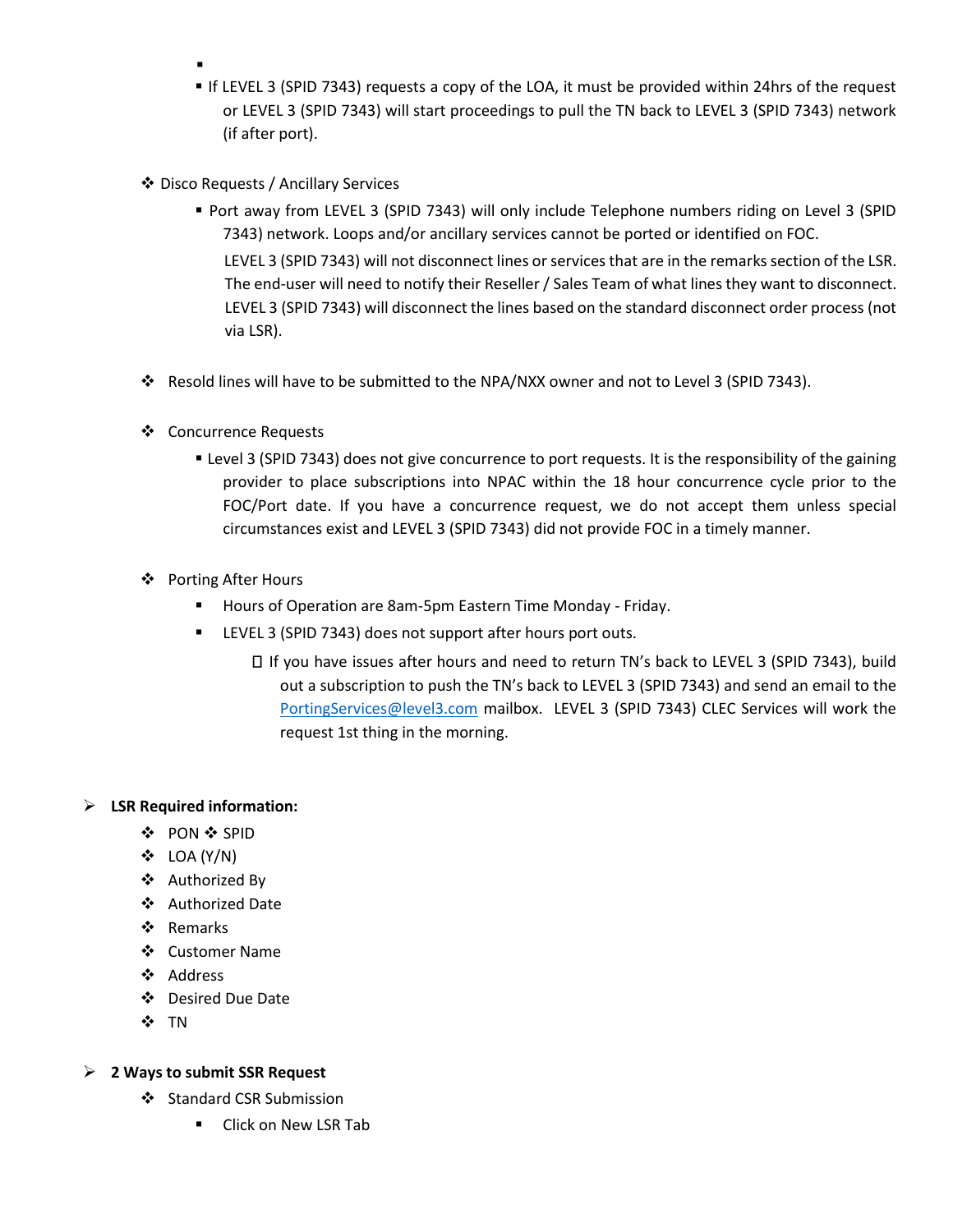- $\blacksquare$
- **Input information in the fields**
- **-** Click Submit button
- Project LSR Submission
	- Click on LSR tab
	- Click on Project LSR tab
	- Fill out the provided excel form.
	- Save document to your computer
	- **E** Load the document into the portal via the browse button
		- You will see a "uploading" message above the browse field